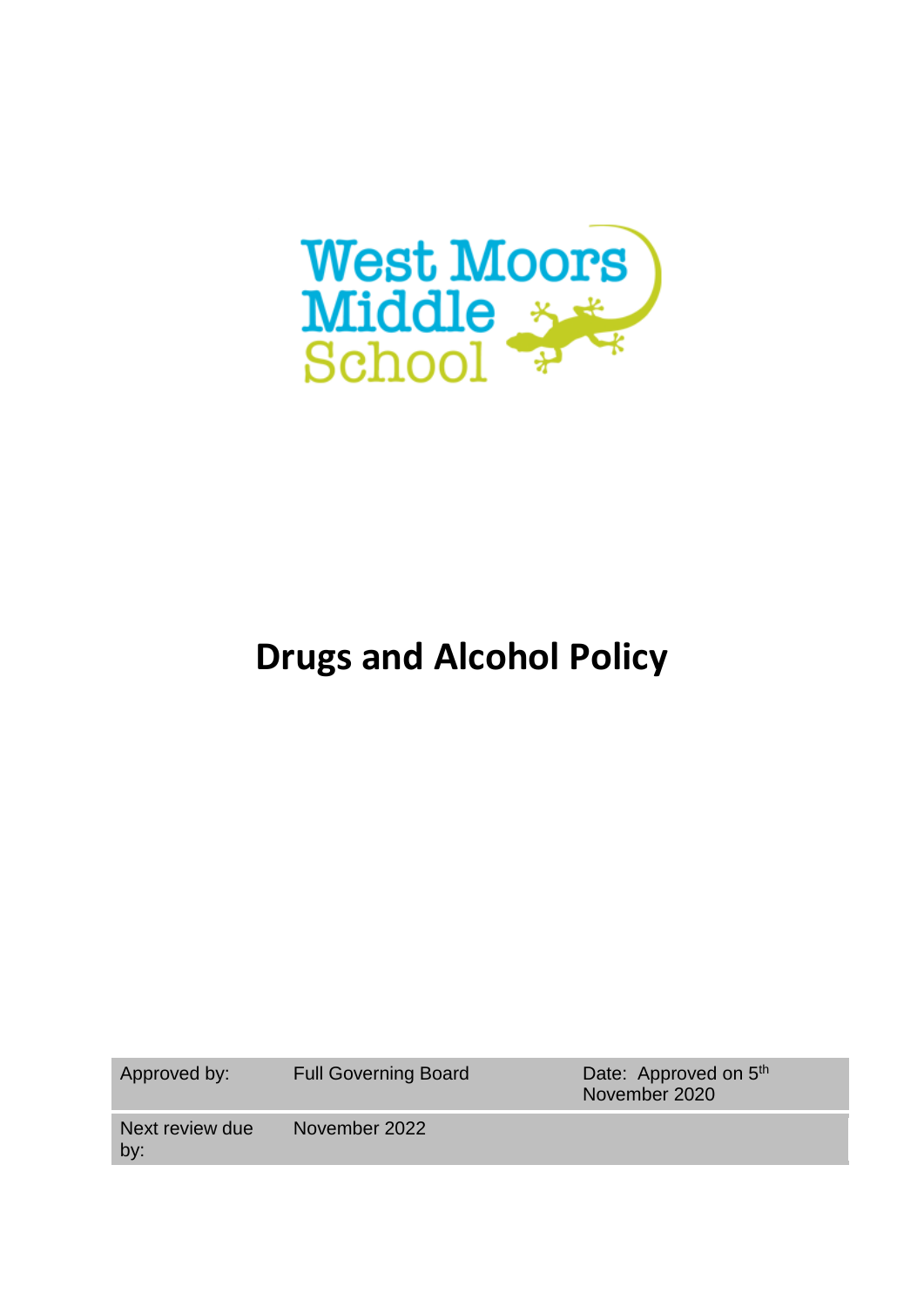# **This policy should be read in conjunction with the school's Child Protection and Safeguarding Policy.**

# **Principles**

- This policy is based on the "Guidelines for dealing with Drug misuse in Educational Establishments in Dorset." All schools have been issued with copies of this document and the educational aspects in particular are thoroughly commended.
- We subscribe to this Common policy which has been agreed with our Governing Body.
- This policy has the support of the East Dorset Education Partnership.
- Society rightly expects all schools to take a very strong line on drug related offences.
- Knowledge of the individual child and the circumstances is paramount.
- In cases of possession, use or passing on of drugs on school premises, schools must impose a strong sanction against offenders, as an educational statement, as a deterrent to possible offenders and for the protection of other pupils.

The agreed policy will need to be communicated to parents.

# **Guidelines**

- DAMSH (**Annex A**): Head teachers agree that in the event of a pupil having knowingly possessed, used, or supplied an illegal drug when in the care of the school either on school premises or involved in a school activity, then the Head Teacher may exclude that pupil from the school forthwith, initially on a fixed term basis, and inform police.
- In the case of permanent exclusion the Local Authority will approach other schools in the area preferably at sufficient distance for it to be unlikely that the pupil is known or has friends at the recipient school.
- It is expected that in advance of the planned admission, the Local Authority will consult and fully inform the recipient school of the circumstances of the case.
- The recipient school should reinforce to parents and pupil its expectations of future conduct.
- Any recurrence of an illegal drug related offence will lead to permanent exclusion and the Local Authority will then have to arrange continuing education.
- It is expected that schools and the Local Authority will work toward reciprocity when dealing with pupils who have been excluded for drug related problems.
- If a child continues to experience problems with drug related issues DAMSH will fully support the involvement of external agencies at the discretion of the Local Authority to provide further assistance.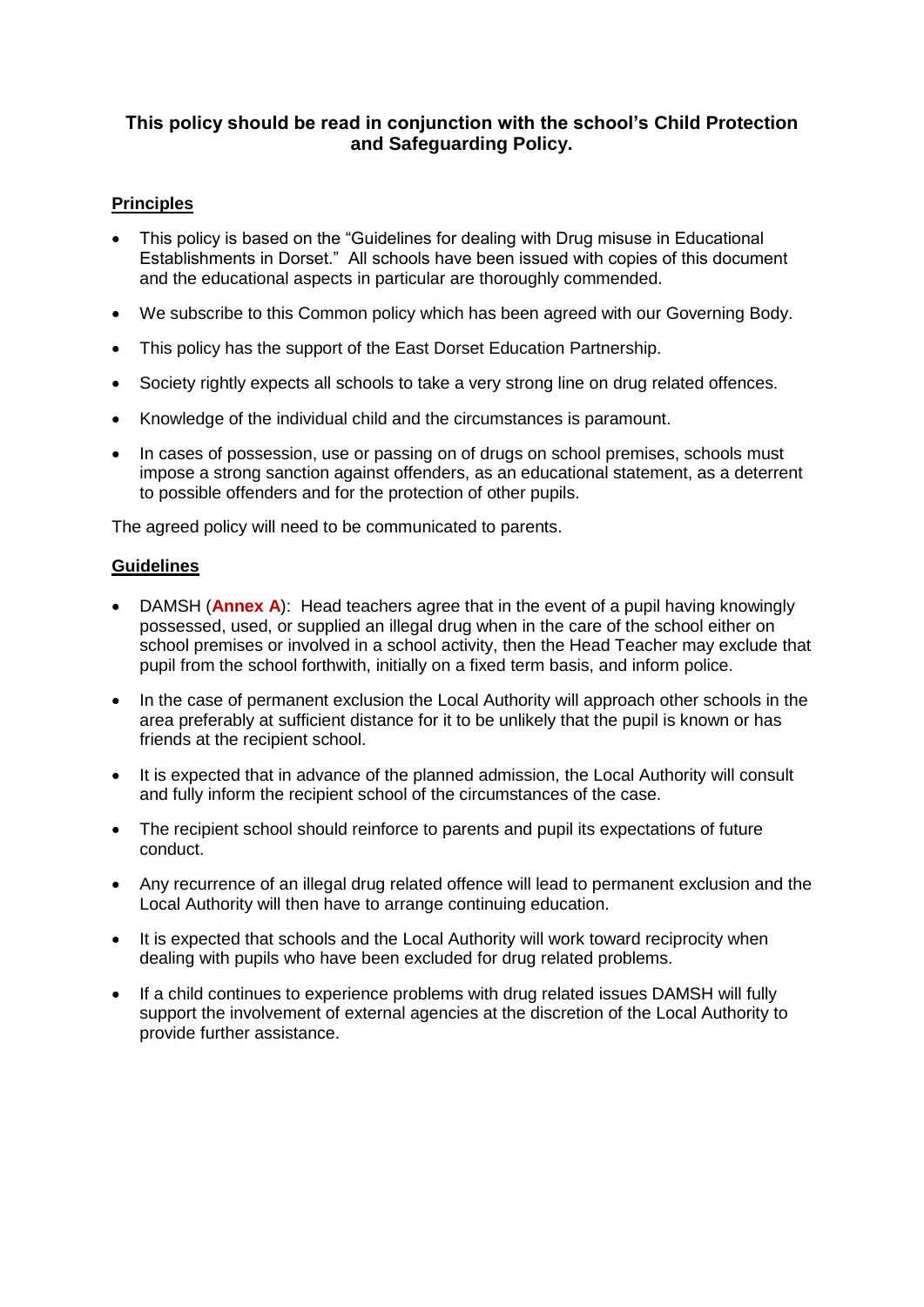# **Annex A**

# **Dorset Association of Middle School Head Teachers**

#### **Advice to colleagues concerning illegal drugs**

# **Policy**

It is vital that, for this issue, as for any other matter of school discipline, the Governors have agreed a school policy.

#### **Practice**

- 1. If any substance is found, the teacher concerned should ask the child, in the presence of another member of staff "What is this?" If a container is found, the question should first be: "What is in this container?" It is essential that there is always a reliable witness at hand.
- 2. Isolate all children concerned and keep separate.
- 3. Children under suspicion must be supervised at all times. Resist requests for children to go to the toilet, where evidence can be flushed away.
- 4. Make sure that the child's property is with the child under supervision, and not where it can be "collected" by a friend.
- 5. Take detailed notes.
- 6. All staff concerned must write out their own accounts, which must be kept centrally. This should happen as soon as possible after the incident.
- 7. Call the police initially to identify the substance.
- 8. Inform parents and invite them into school.
- 9. Follow the usual guidelines about police dealing with young people on school premises i.e. Head or nominee should be present during any such interviews.
- 10. Inform Chair of Governors and Education Welfare Officers.
- 11. Do not make any decisions about the children until you are clear about the evidence and the course of action that you wish to take. Do not rush!
- 12. In consultation with appropriate agencies draw up a programme of action, so that all participants are clear about their roles.
- 13. If there are to be exclusions, make sure you have read Schools Memorandum 'Exclusions from School', call parents in again in order to explain why.
- 14. Inform staff of measures taken.
- 15. Inform children of measures taken.
- 16. Inform the Local Authority of exclusions.
- 17. Keep a record of the incident see form **Annex B**.
- 18. If necessary have press statement ready. Stick to text of what you want to say. Keep a record of what you said, when, and to whom.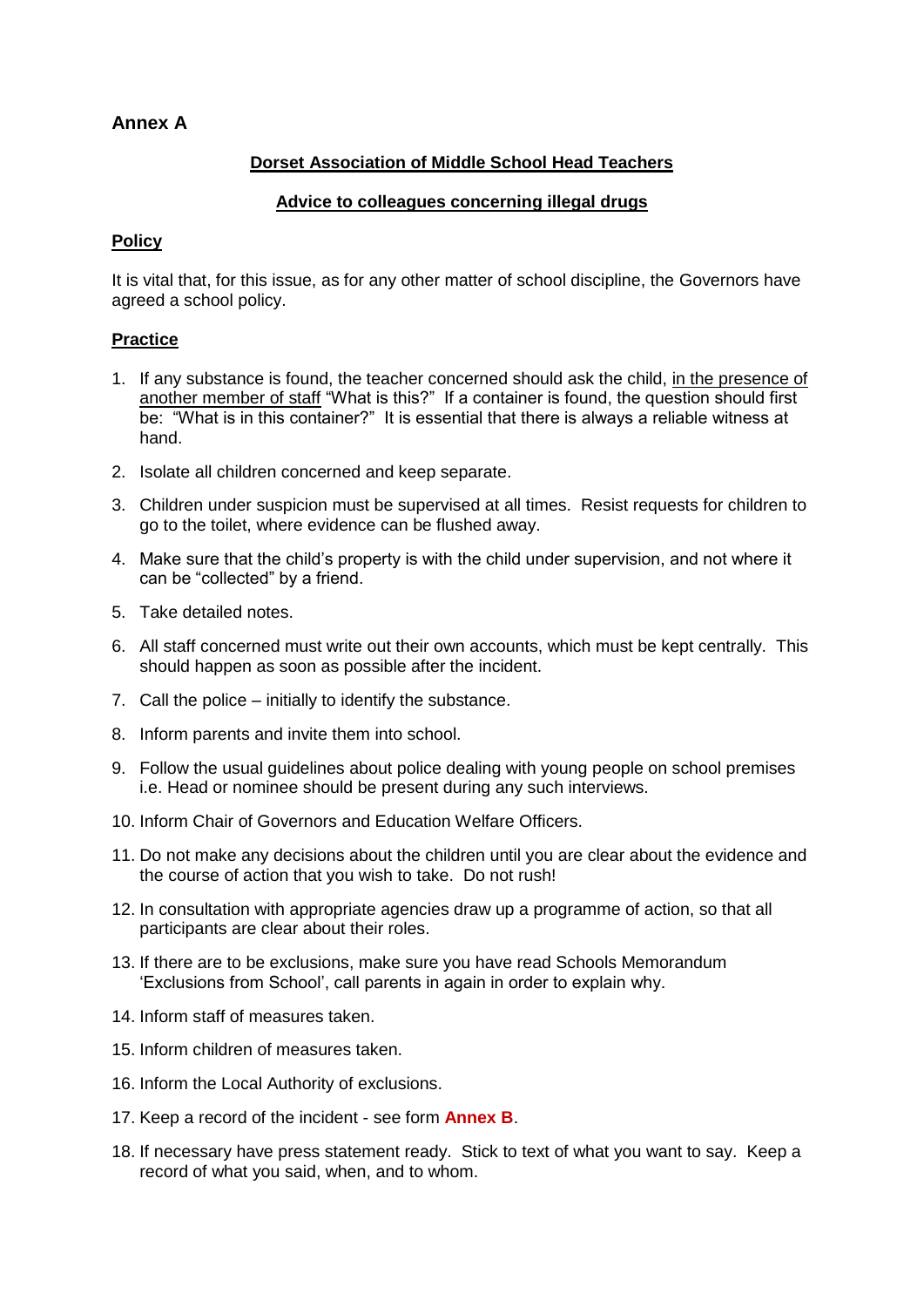19. If there is to be an appeal against an exclusion, have Governors First Committee ready, together with full documentation.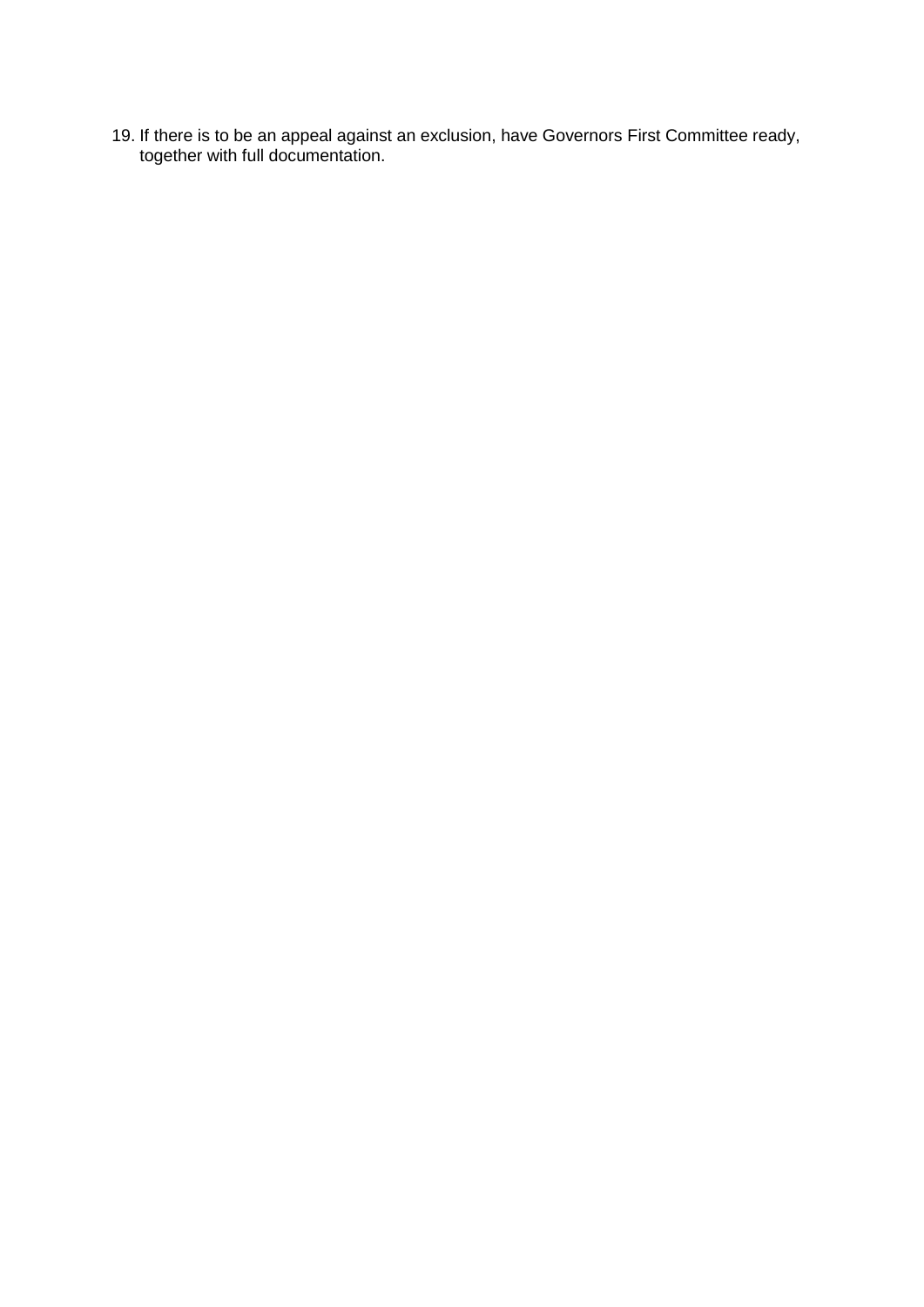# **ANNEX B**

#### **RECORD OF INCIDENT INVOLVING UNAUTHORISED DRUG.**

- For help and advice telephone the local authority
- Complete this form without identifying the pupil involved
- Copy the form

 $\overline{ }$ 

- Send the copy within 24 hours of the incident to the local authority
- Keep the original, adding the pupil's name and form store securely.

#### **Tick to indicate the category:**

|                                                                |                                                                                                |                                 | <b>Tick / Cross</b> |
|----------------------------------------------------------------|------------------------------------------------------------------------------------------------|---------------------------------|---------------------|
|                                                                | Drug found on school premises                                                                  |                                 |                     |
|                                                                | <b>Emergency intoxication</b>                                                                  |                                 |                     |
|                                                                | Pupil in possession of unauthorised drug<br>Pupil supplying authorised drug on school premises |                                 |                     |
| Pupil disclosure of drug use                                   |                                                                                                |                                 |                     |
| Disclosure of parent/carer drug misuse                         |                                                                                                |                                 |                     |
| Parent/carer expresses concern                                 |                                                                                                |                                 |                     |
| Incident occurring off school premises                         |                                                                                                |                                 |                     |
|                                                                |                                                                                                |                                 |                     |
| Name of school                                                 |                                                                                                |                                 |                     |
| Pupil's form<br>(for school records only)                      |                                                                                                |                                 |                     |
| Age of pupil  (male/female)                                    |                                                                                                | time of incident                |                     |
| Ethnicity of pupil                                             |                                                                                                | Date of incident                |                     |
| Tick box if second or subsequent incident involving same pupil |                                                                                                |                                 |                     |
|                                                                |                                                                                                |                                 |                     |
| First aid given: yes/no                                        |                                                                                                | ambulance/doctor called: yes/no |                     |
|                                                                |                                                                                                | Time of call                    |                     |
|                                                                |                                                                                                | Called by                       |                     |
|                                                                |                                                                                                |                                 |                     |
|                                                                | Drug found/removed: yes/no                                                                     |                                 |                     |
|                                                                | Senior staff involved:                                                                         |                                 |                     |
|                                                                |                                                                                                |                                 |                     |
| Disposal arranged with police/parents/other:                   |                                                                                                |                                 |                     |
| At time:                                                       |                                                                                                |                                 |                     |
|                                                                | If police, incident ref. Number:                                                               |                                 |                     |
|                                                                |                                                                                                |                                 |                     |
|                                                                |                                                                                                |                                 |                     |